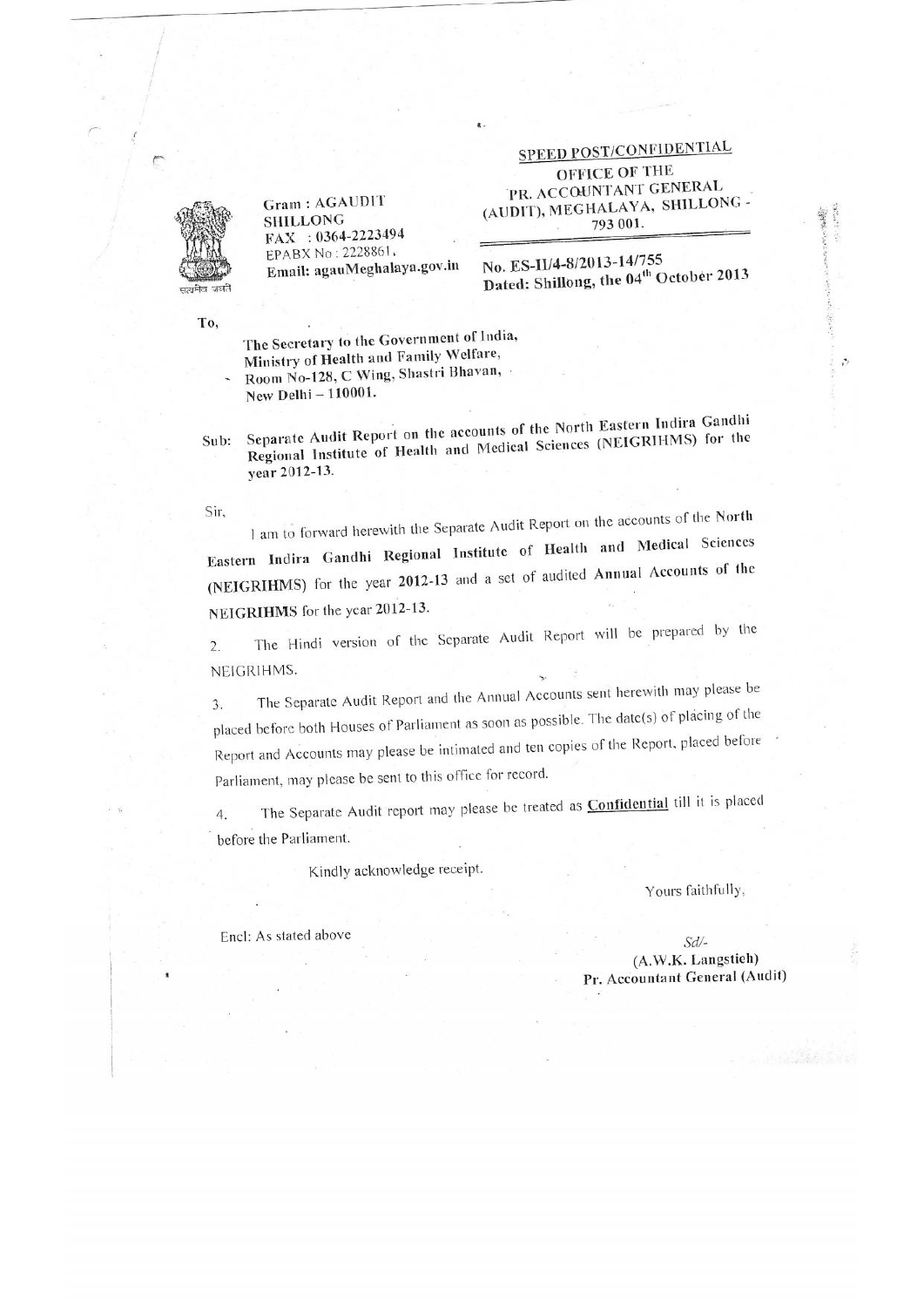# SPEED POST/CONFIDENTIAL

 $\mathcal{C}$ 

# $\leq$ Dated:- 04.10.2013

# Memo No. ES-II/4-8/2013-14/756

Copy of the Separate Audit Report on the accounts of the North Eastern Hill University (NEHU) for the year 2012-13 is forwarded to

Dr A. G. Ahangar, North Eastern Indira Gandhi Regional Institute of Health and Medical Sciences (NEIGRIHMS) Mawdiangdiang, Shillong-793018.

Necessary arrangement may please be made for preparation of Hindi version of the Separate Audit Report and issue of the same to the Government of India, Ministry of  $2.$ Human Resource Development with copy to this office.

The date(s) of the placing of the Separate Audit Report and Annual Accounts  $3.$ before both Houses of Parliament may please be intimated early.

The Separate Audit Report sent herewith may please be treated as confidential till  $4.$ it is placed before both Houses of Parliament.

Kindly acknowledge receipt.

Dy. Accountant General (ES-II)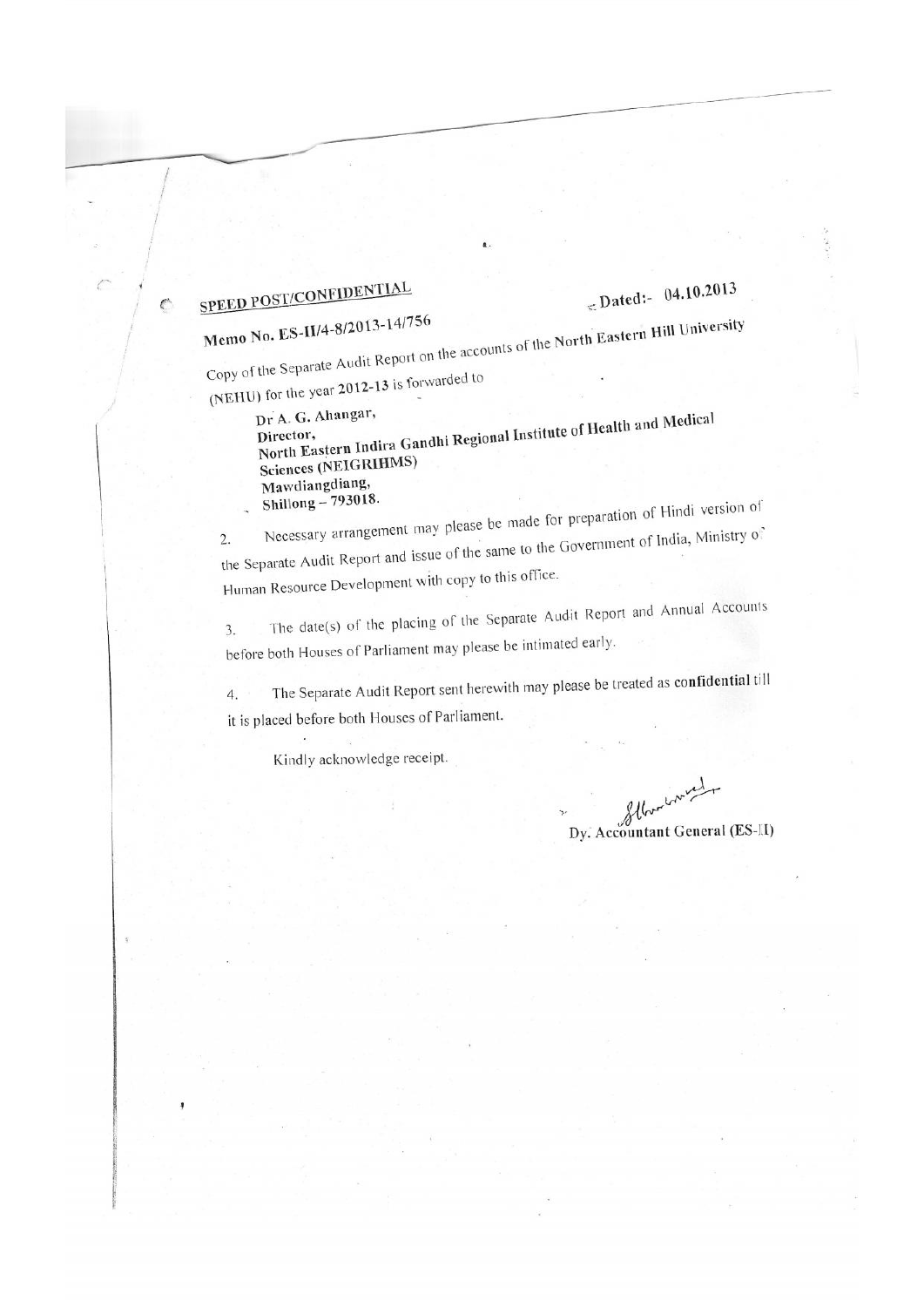Separate Audit Report of the Comptroller and Auditor General of India on the Accounts of the North Eastern Indira Gandhi Regional Institute of Health and Medical Sciences, Shillong for the year ended 31 March 2013.

We have audited the attached Balance Sheet of the North Eastern Indira Gandhi Regional Institute of Health and Medical Sciences (NEIGRIHMS), Shillong as at 31 March 2013, the Income and Expenditure Account and Receipt and Payment Account for the year ended on that date under section 20 (1) of the Comptroller and Auditor General's (Duties, Powers and Conditions of service) Act, 1971. The audit has been entrusted for the period up to 2014-15. These financial statements are the responsibility of the NEIGRIHMS's management. Our responsibility is to express an opinion on these financial statements based on our audit.

 $2.$ This Separate Audit Report contains the comments of the Comptroller and Auditor General of India (CAG) on the accounting treatment only with regard to classification, conformity with the best accounting practices, accounting standards and disclosure norms, etc. Audit observations on financial transactions with regard to compliance with the Law, Rules and Regulations (Propriety and Regularity) and efficiency-cum-performance aspects, etc., if any, are reported through Inspection Reports/ CAG's Audit Reports separately.

3. We have conducted our audit in accordance with auditing standards generally accepted in India. These standards require that we plan and perform the audit to obtain reasonable assurance about whether the financial statements are free from materials mis-statements. An audit includes examining, on a test basis, evidences supporting the amounts and disclosures in the financial statements. An audit also includes assessing the accounting principles used and significant estimates made by management, as well as evaluating the overall presentation of financial statements. We believe that our audit provides a reasonable basis for our opinion.

Based on our audit, we report that:  $4.$ 

 $\mathbb{C}$ 

i. We have obtained all the information and explanations, which to the best of our knowledge and belief were necessary for the purpose of our audit;

ii. The Balance Sheet, Income and Expenditure Account and the Receipt & Payment Account dealt with by this report have been drawn up in the format approved by Ministry of Finance;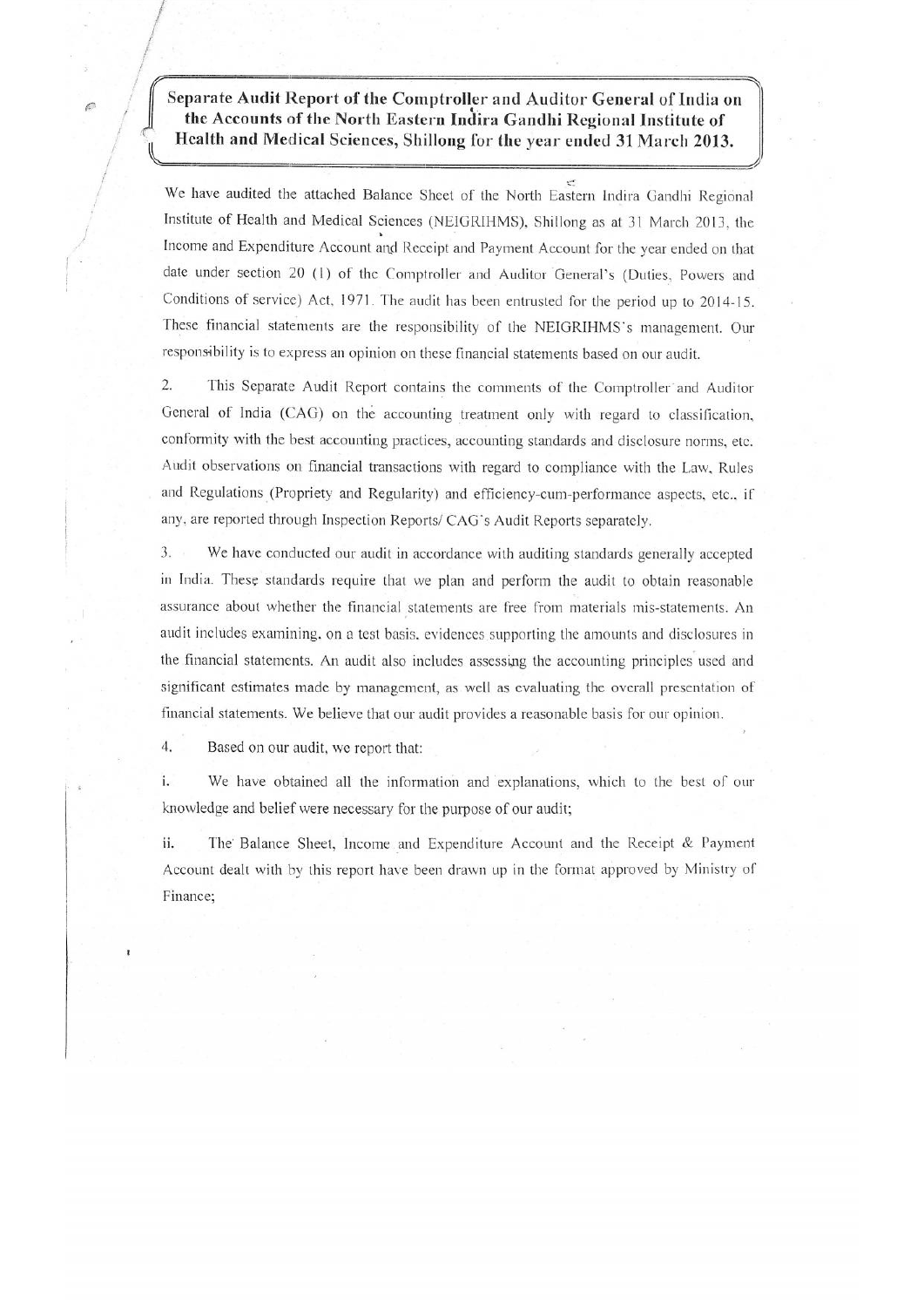In our opinion, proper books of accounts and other relevant records have been iii. maintained by the NEIGRIHMS, Shillong, as required under Rule 31(1) of the Memorandum of Association of the NEIGRIHMS, in so far as it appears from our examination of such books.

 $\zeta^{\prime}$ 

We further report that: iv.

# A. Balance Sheet:

#### Fixed Assets(Schedule-8): 20703.29 lakh 1.

Above is overstated by  $\overline{\xi}164.09$  lakh, being the value of medical equipments (after adjustment of depreciation of  $\bar{\tau}$  13.30 lakh) which were not commissioned during the year. This has also resulted in the understatement of Capital Works in Progress by  $\bar{\tau}$  177.39 and overstatement of depreciation by  $\bar{\xi}$  13.30 lakh.

## Current Liabilities and Provisions(Schedule -7)  $2.$ **Other Current Liabilities** Other Administrative Expenses (Schedule-21) - AMC/CMC

This does not include ₹31.43 lakh being the liability towards comprehensive maintenance charges payable for the year 2012-13 in respect of medical equipments.

This has resulted in understatement of "Other Administrative Expenses-AMC/CMC" as well as "Other Current Liabilities" by ₹31.43 lakh. Consequently the excess of expenditure over income is also understated to that extent.

General **B.** 

#### **Significant Accounting Policies (Schedule 24)**  $\mathbf{1}$ .

The provision for Retirement benefits to the employees of the NEIGRIHMS has not been made as per actuarial valuation as required under Accounting Standard 15.

#### Grants - in-Aid  $C.$

The opening balance of the grants as on 1st April 2012 was ₹16.51 crore and ₹139.23 crore was received during the year. There was an internal income of ₹4.03 crore. Out of which the NEIGRIHMS could utilise a sum of ₹110.96 crore during the year leaving a balance of ₹48.81 crore as on 31 March 2013.

#### **Management Letter** D.

 $\ddot{\phantom{1}}$ 

Deficiencies which have not been included in the Audit Report have been brought to the notice of the NEIGRIHMS through a Management Letter issued separately for remedial/corrective action.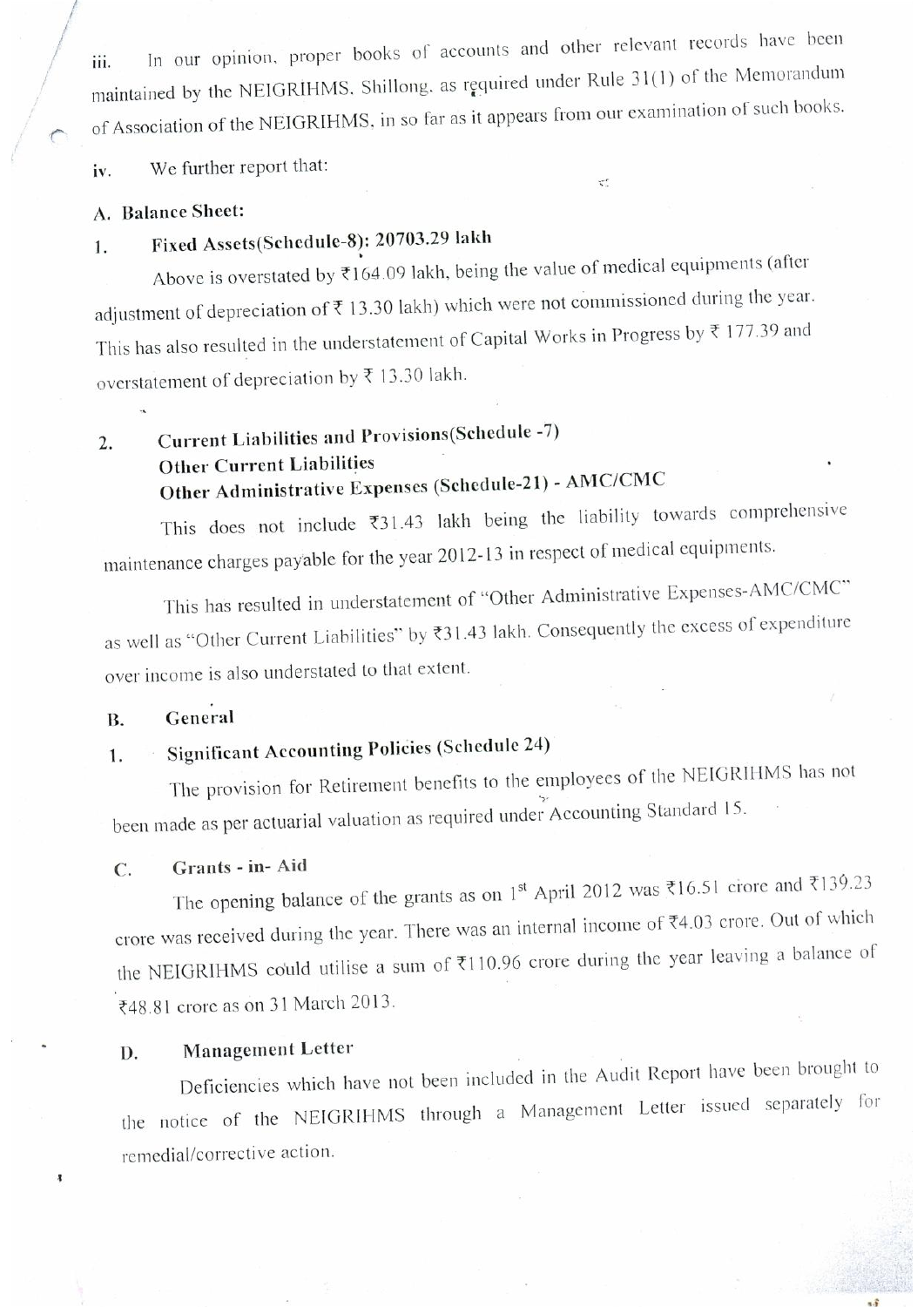Subject to our observation in the preceding paragraphs, we report that the Balance v. Sheet and Income and Expenditure Account and Receipt and Payment Account dealt with by this report are in agreement with the Books of Accounts.

vi. In our opinion and to the best of our information and according to the explanations given to us, the said financial statements read together with the Accounting Policies and Notes on Accounts, and subject to the significant matters stated above and other matters mentioned in Annexure I to the Audit Report give a true and fair view in conformity with accounting principles generally accepted in India:

- $(a)$ In so far as it relates to the Balance Sheet, of the state of affairs of the North Eastern Indira Gandhi Regional Institute of Health and Medical Sciences as at 31 March, 2013; and
- $(b)$ In so far as it related to the Income and Expenditure Account of the deficit for the year ended on that date.

For and on behalf of the Comptroller and Auditor General of India

**Place: Shillong** Date: 04 October 2013

A.W.K. Langstieh)

Principal Accountant General (Audit)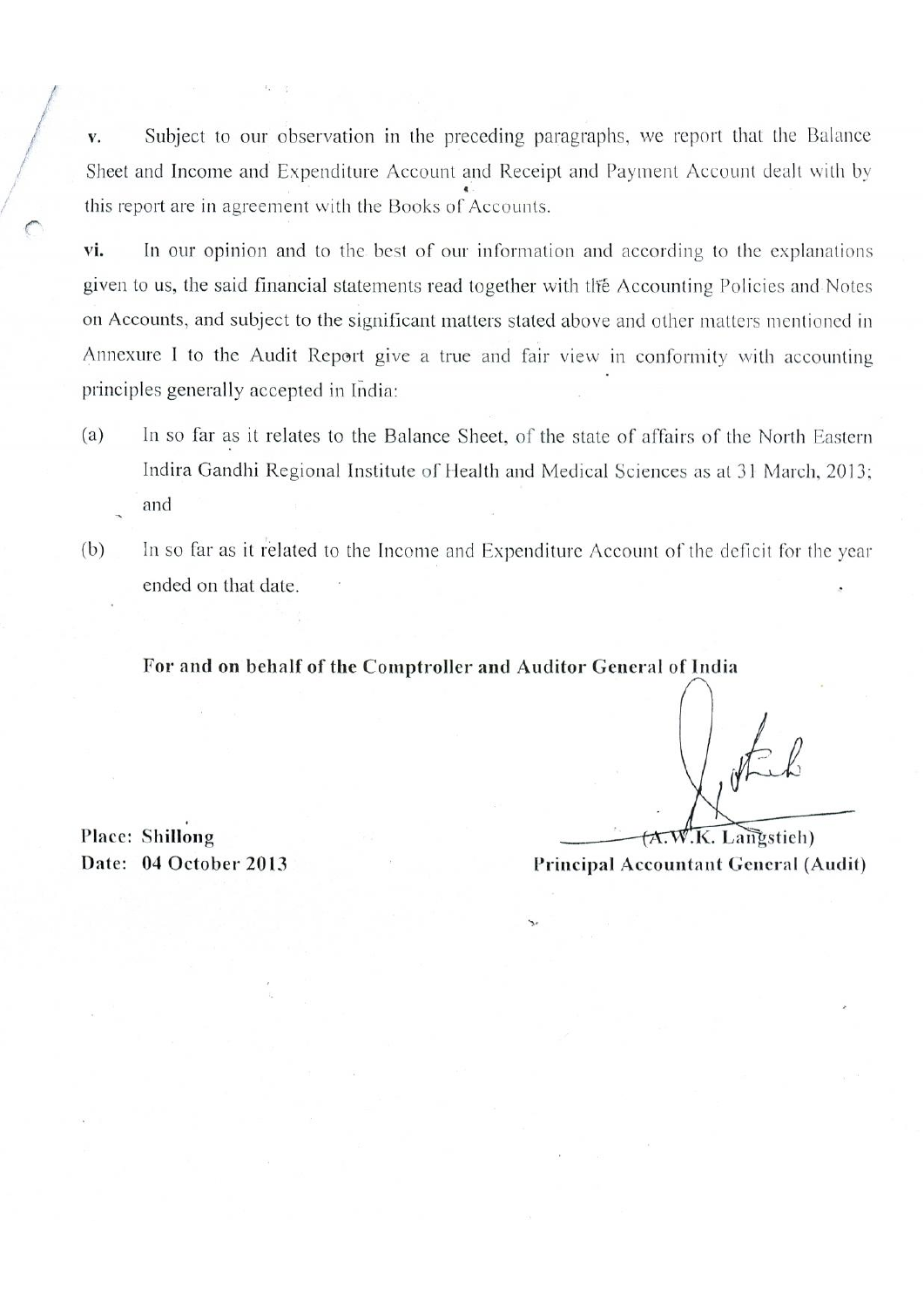# **Annexure I to Separate Audit Report**

#### **Adequacy of Internal Audit System** 1.

The NEIGRIHMS does not have an Internal Audit Wing. No internal audit has also been conducted through any other agency.

#### $2.$ **Adequacy of Internal Control System**

The Institute does not have any Administrative/Accounts Manuals.

#### System of Physical Verification of Fixed Assets 3.

Physical Verification of Assets was carried out only on medical equipments during the year but the balance Fixed Assets were not reconciled with the balances in the Fixed Assets Register.

#### $\overline{4}$ . **System of Physical Verification of Inventory**

No physical verification of Inventory was done by the NEIGRIHMS during the year.

#### **Regularity in payment of Statutory Dues** 5.

The NEIGRIHMS did not remit the amount of ₹1193.67 crore [₹1129.68 crore (Principal)+₹63.99 crore (Interest)] deducted as on 31 March 2013 on account of Employees' and Employers' contribution under New Pension Scheme with the National Securities Depository Limited (NSDL).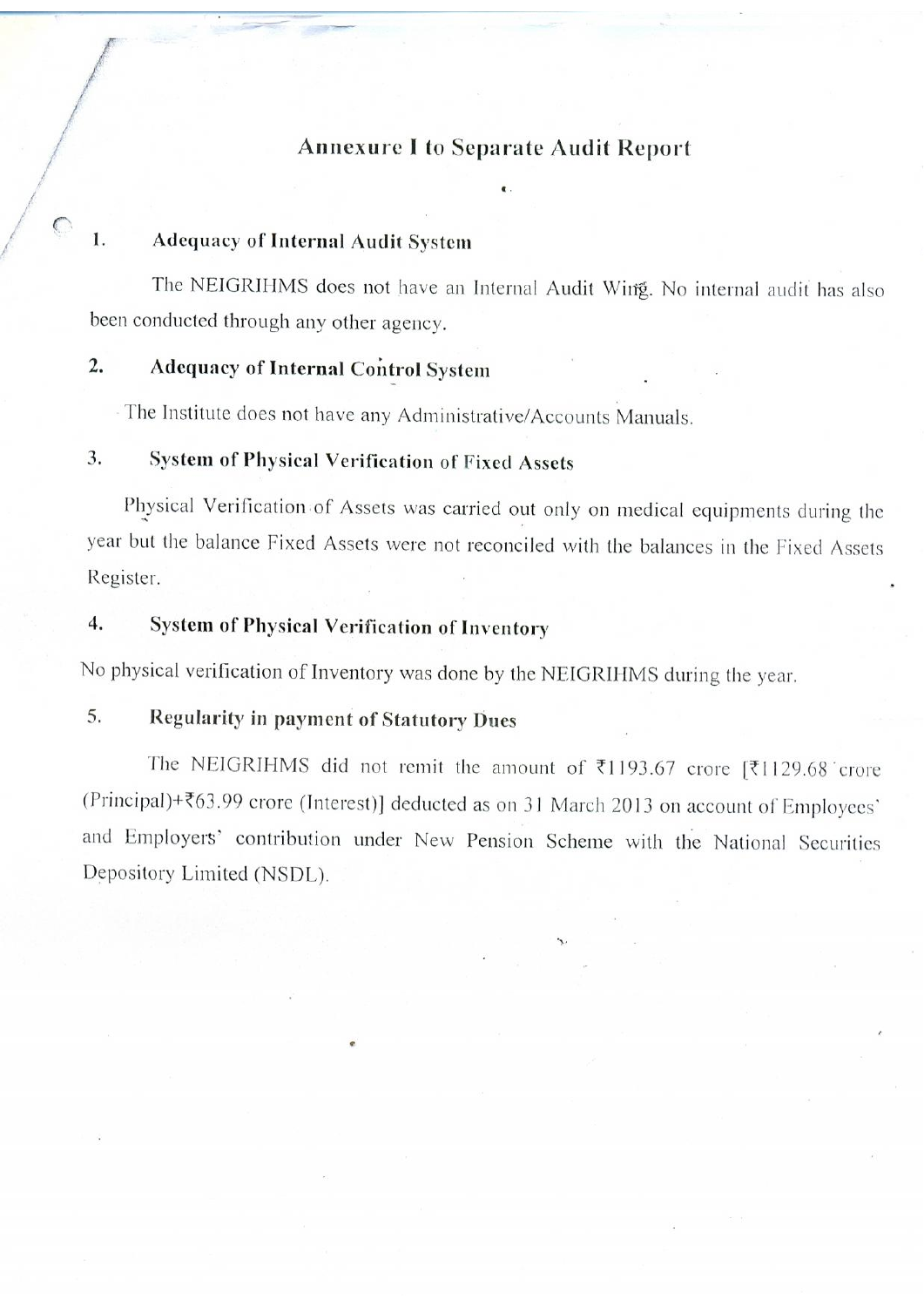## **NORTH EASTERN INDIRA GANDHI REGIONAL INSTITUTE OF HEALTH AND MEDICAL SCIENCES, SHILLONG SCHEDULES FORMING PART OF THE ACCOUNTS FOR THE YEAR ENDED 31.3.2014**.

# **SCHEDULE 24-SIGNIFICANT ACCOUNTING POLICIES**

# 1. **ACCOUNTING CONVENTION**

The financial statements are prepared on the basis of historical cost convention, unless otherwise stated and on the accrual method of accounting

# 2. **INVENTORY VALUATION**

1 Consumables and medicines are valued at cost by using FIFO method.

# 3**. INVESTMENTS**

1 Investments, which consist of only Fixed Deposits out of Grant in Aid, Hospital Charges & Pharmacy along with interest accrued to be accrued are reflected in the Balance Sheet except for the amount invested on account of General Provident Fund (GPF) and New Pension Scheme are not reflected in the Balance Sheet for want of reconciliation. Reconciliation on these two head will be carried out in the next financial year 2014-2015 and the same will be reflected in the Annual Account (2014-2015)

### 4. **EXCISE DUTY** Not applicable.

Page 38 of 43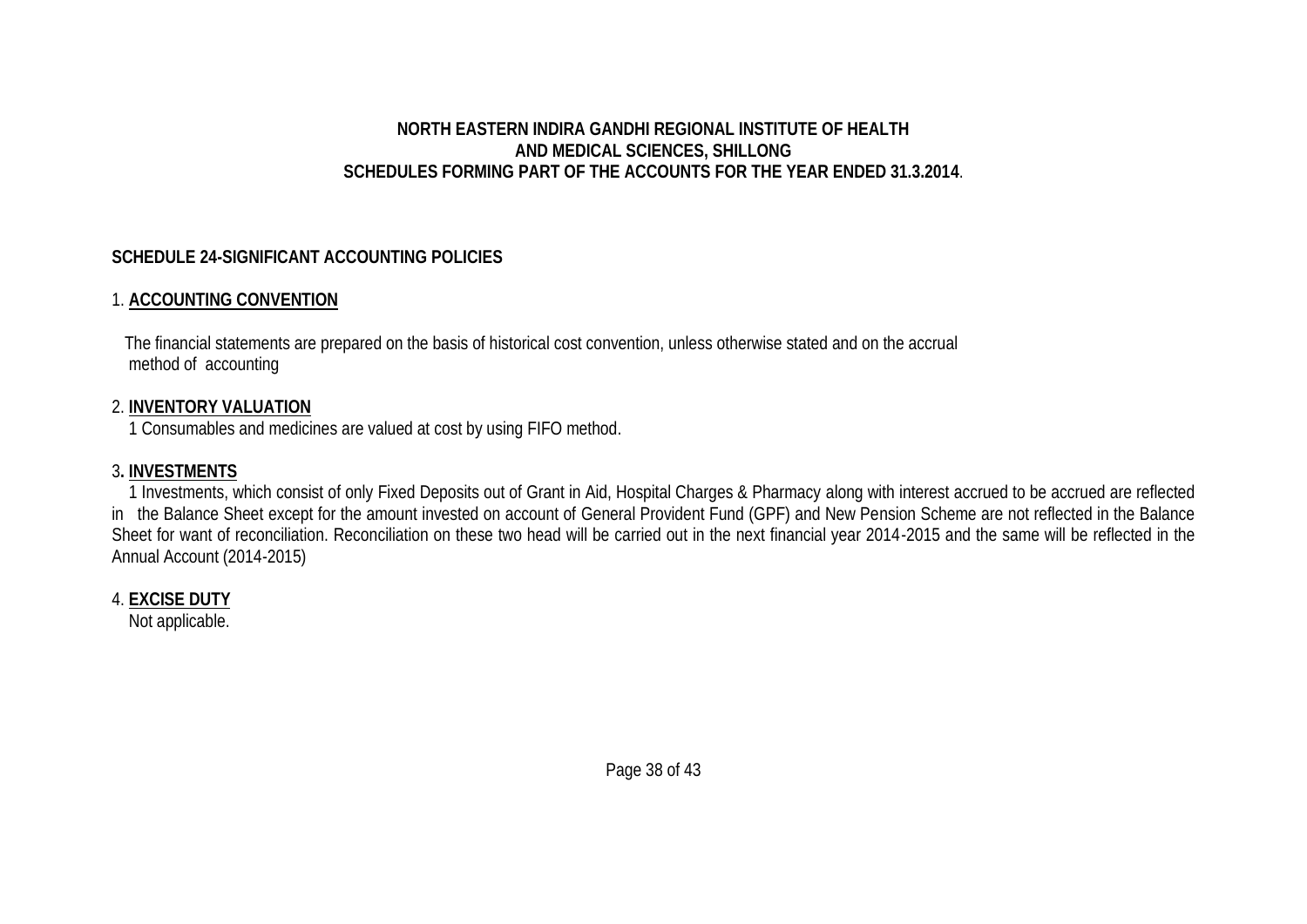### 5. **FIXED ASSETS**

5.1 In respect of projects involving construction, related pre-operational expenses, form part of the value of the assets capitalized.

# 6**. DEPRECIATION**

6.1 Depreciation is provided on written down value method as per rates specified in the Income-tax Act, 1961.

6.2 In respect of additions to fixed assets during the year, depreciation is provided for as under.

a) Assets acquired upto 30.9.2013-100%

- b) Assets acquired after 30.9.2013-50%
- 6.3 Assets costing ` 5,000 or less each are fully provided.

The following are the rate of Depreciation of various Assets which are as follows

Building @ 10%, Electrical Installation @ 10%, Office Equipments, Medical Equipments & Sports Equipment @ 15%, Vehicle @ 15%, Computer/Peripherals 60% & Books & Journal @ 60% & Solar Plant @80%

# 7. **MISCELANEUOUS EXPENDITURE: Nil**

Page 39 of 43

# **NORTH EASTERN INDIRA GANDHI REGIONAL INSTITUTE OF HEALTH**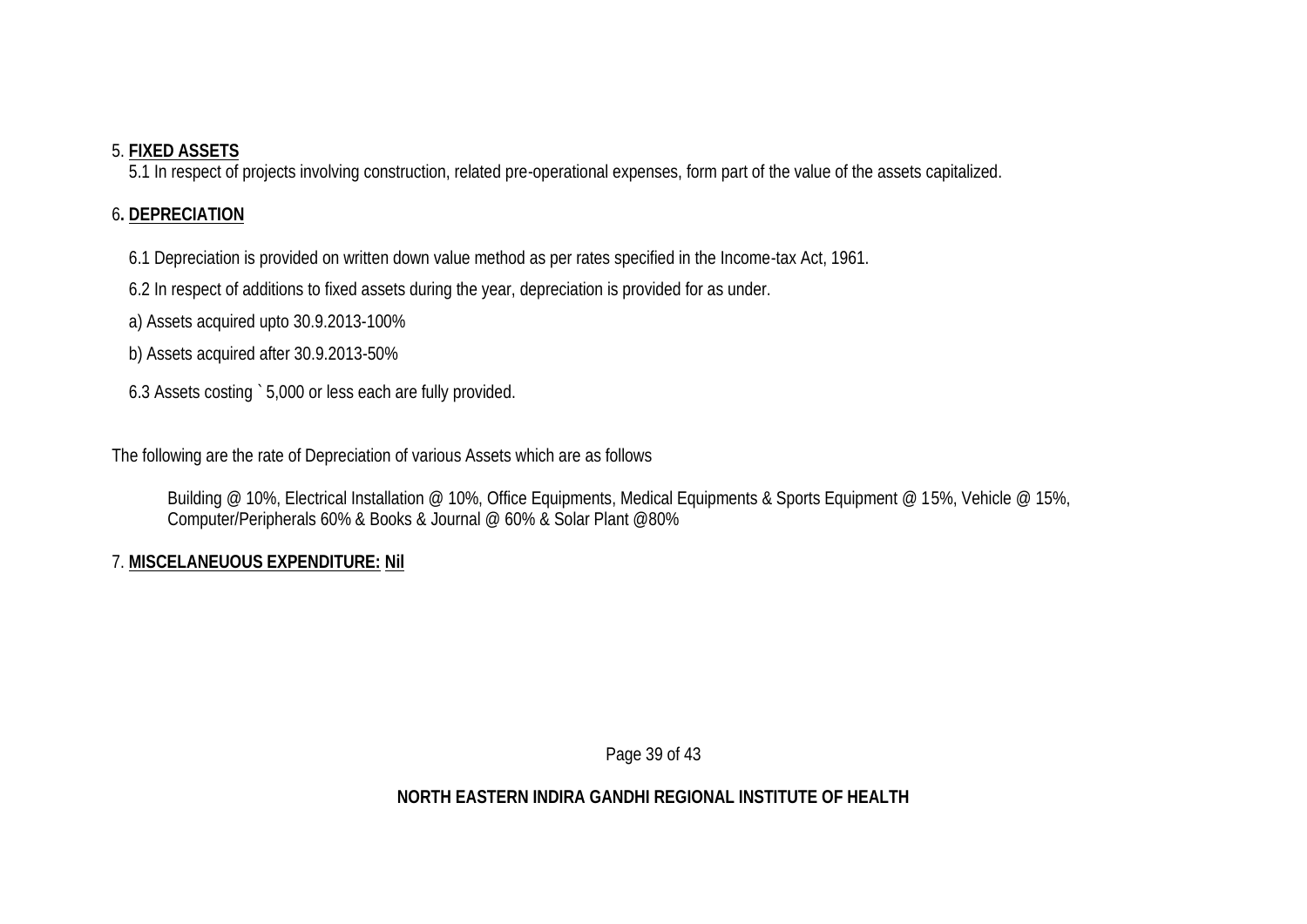## **AND MEDICAL SCIENCES, SHILLONG SCHEDULES FORMING PART OF THE ACCOUNTS FOR THE YEAR ENDED 31.3.2014.**

## **SCHEDUL 24-SIGNIFICANT ACCOUNTING POLICIES**

#### 8. **ACCOUNTING FOR SALES: Nil**

#### 9. **GOVERNMENT GRANT/SUBSIDIES**

Government Grants are accounted for on realization basis.

#### 10**. LEASE: Nil**

#### 11. **RETIREMENT BENEFITS**

Payments of Retirements benefits like gratuity, leave encashment, pension etc., given to the employees have been accounted for on cash basis.

#### 12. **PREVIOUS YEAR FIGURES**

12.1 Figures for the previous year have been regrouped/arranged wherever necessary to conform to figures of the current year.

Page 40 of 43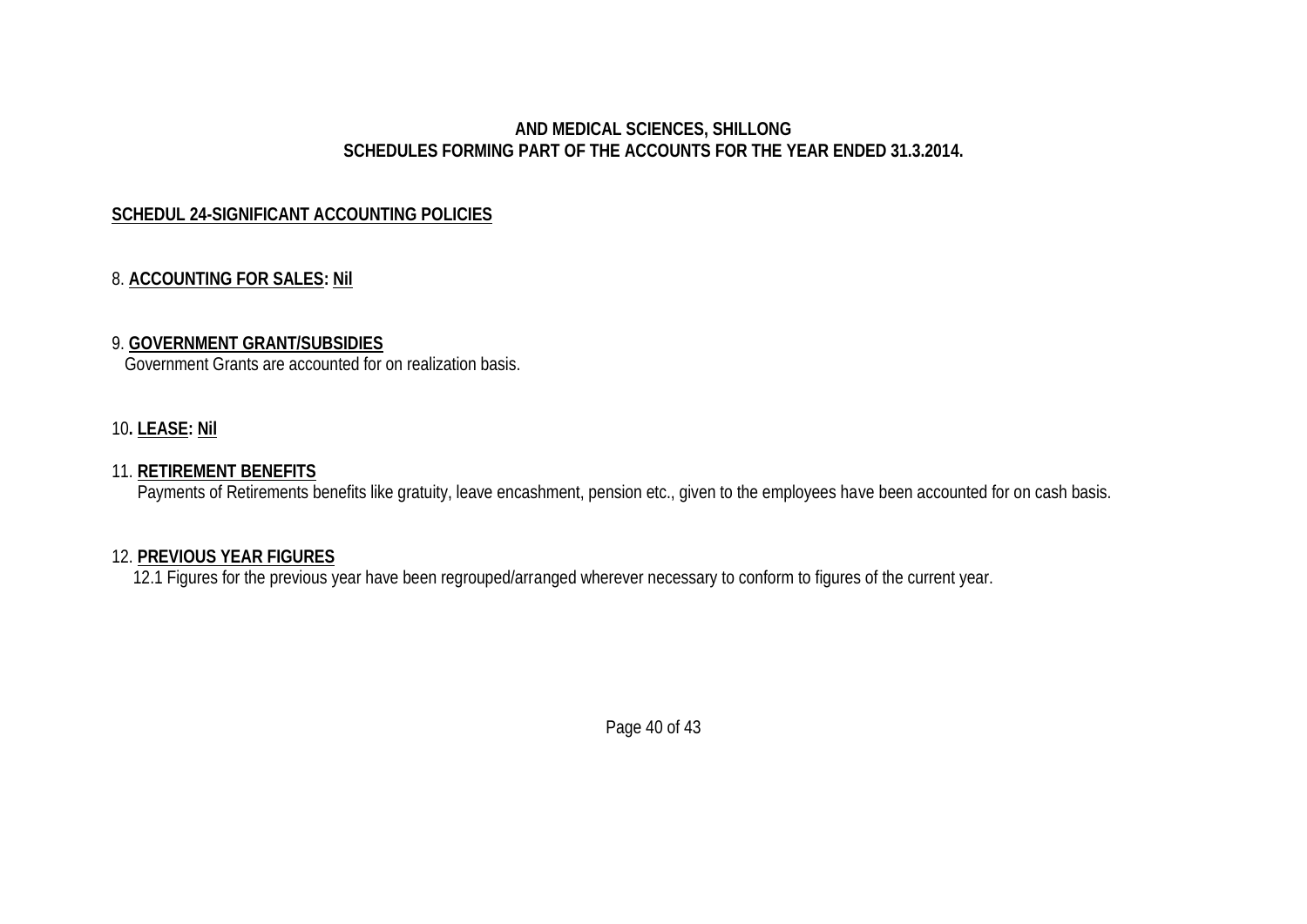## **NORTH EASTERN INDIRA GANDHI REGIONAL INSTITUTE OF HEALTH AND MEDICAL SCIENCES, SHILLONG SCHEDULES FORMING PART OF THE ACCOUNTS FOR THE YEAR ENDED 31.3.2014.**

# **SCHEDULE 25- CONTINGENT LIABILITIES AND NOTES ON ACCOUNTS**

# 1. **CONTINGENT LIABILITIES**

1.1 In respect of

- Bank guarantees given by/on behalf of the Entity – ` Nil (Previous year ` Nil)

- Bills discounted with banks ` Nil (Previous year ` Nil)

1.2 Disputed demands in respect of:

Income-tax `. Nil (Previous year `. Nil)

Sales-tax `. Nil (Previous year `. Nil)

Municipal Taxes Nil (Previous year `. Nil)

1.3 In respect of claims of contracts from parties for non-execution of orders, but contested by the Entity-` Nil.

1.4 (I) Part of the works of Package-1 awarded to M/s ABL was voluntarily surrendered by M/s ABL and awarded to M/s L&T, as per the Bi Partite Agreement dated 31st December 2003

1.5 (11) M/s ABL has raised a claim of `18.92 Cr against which NEIGRIHMS has raised a counter claim of `18.92 Cr, plus the Postalite & Pendente and litigation expenses as per actual are to be recovered from M/s ABL.

Page 41 of 43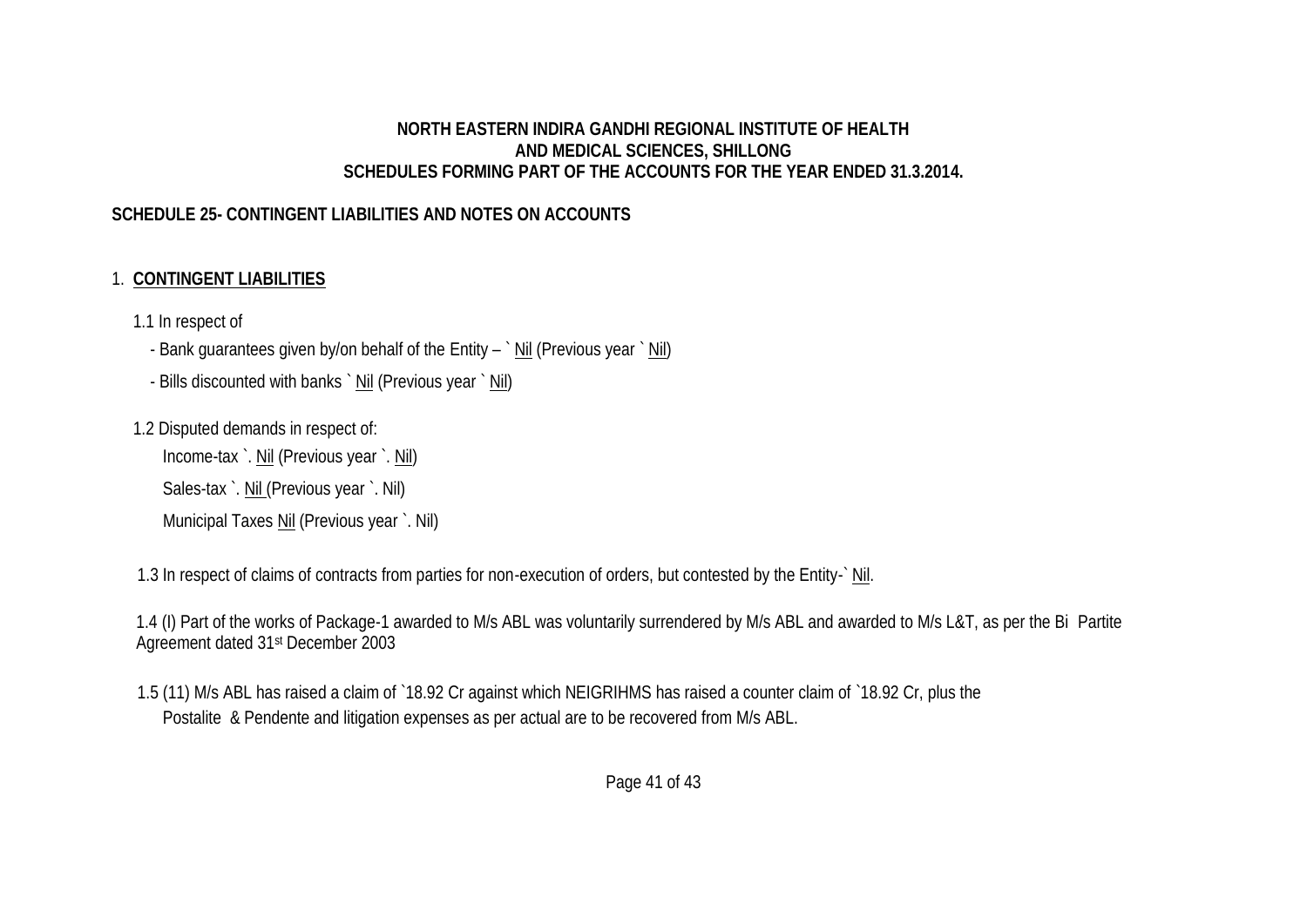# 2. **CAPTIAL COMMITMENTS**

1.5 Estimated value of contracts remaining to be executed on capital account and not provided for (net of advances) `.\_\_\_\_\_\_\_\_\_\_\_\_\_\_\_\_\_\_\_\_\_\_\_\_\_(Previous year `\_\_\_\_\_\_\_\_\_\_\_\_\_\_\_\_) (Could not ascertain the amount at this stage).

## 3. **LEASE OBLIGATIONS**

Future obligations for rentals under finance lease arrangements for plant and machinery amount to `. Nil

(Previous year `. Nil)

## 4. **CURRENT ASSETS, LOANS AND ADVANCES**

In the opinion of the Management, the current assets, loans and advances have a value on realization in the ordinary course of business, equal to least to the aggregate amount shown in the Balance Sheet.

## 5. **TAXATION**

In view of there being no taxable income under Income-tax Act 1961, no provision for Income tax has been considered necessary.

## 6. **Notes on Accounts**

- **i. Out of ` 131.34 Crore which relates to expenditure ` 01.68/- Crore relates to Prior Period Items**
- **ii. ` 02.08 Crore is the amount involved for Foreign Exchange (Letter of Credit)**